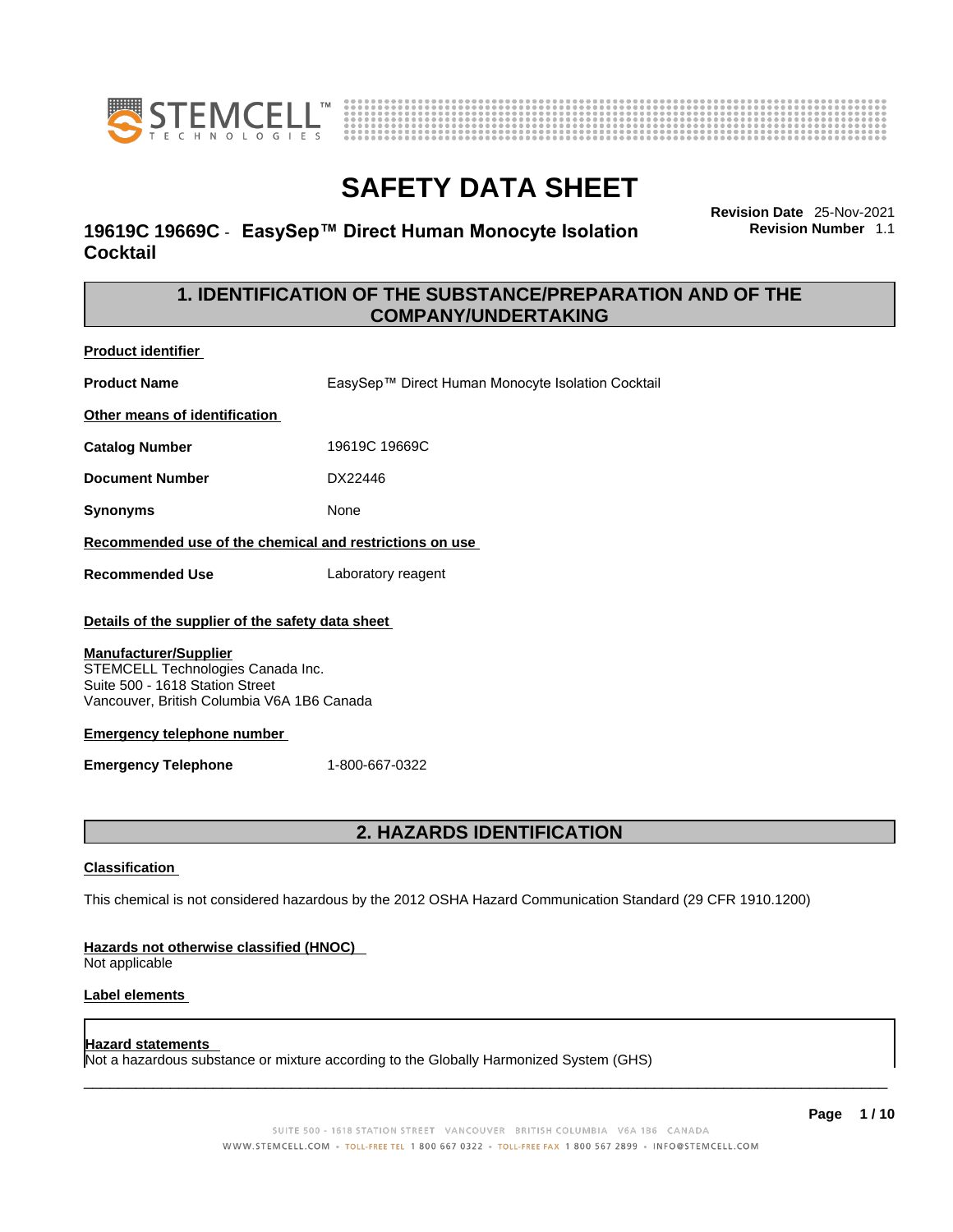



## \_\_\_\_\_\_\_\_\_\_\_\_\_\_\_\_\_\_\_\_\_\_\_\_\_\_\_\_\_\_\_\_\_\_\_\_\_\_\_\_\_\_\_\_\_\_\_\_\_\_\_\_\_\_\_\_\_\_\_\_\_\_\_\_\_\_\_\_\_\_\_\_\_\_\_\_\_\_\_\_\_\_\_\_\_\_\_\_\_\_\_\_\_ **Revision Date** 25-Nov-2021 **19619C 19669C** - **EasySep™ Direct Human Monocyte Isolation Cocktail**

The product contains no substances which at their given concentration, are considered to be hazardous to health.

**Appearance** Clear **Physical state** Liquid **Odor** No data available

**Revision Number** 1.1

**Other Information** 

Not applicable

**Unknown acute toxicity** 0 % of the mixture consists of ingredient(s) of unknown toxicity

0 % of the mixture consists of ingredient(s) of unknown acute oral toxicity

0 % of the mixture consists of ingredient(s) of unknown acute dermal toxicity

0 % of the mixture consists of ingredient(s) of unknown acute inhalation toxicity (gas)

0 % of the mixture consists of ingredient(s) of unknown acute inhalation toxicity (vapor)

0 % of the mixture consists of ingredient(s) of unknown acute inhalation toxicity (dust/mist)

#### **3. COMPOSITION/INFORMATION ON INGREDIENTS**

#### **Substance**

Not applicable.

#### **Mixture**

Not a hazardous substance or mixture according to the Globally Harmonized System (GHS)

\*The exact percentage (concentration) ofcomposition has been withheld as a trade secret.

### **4. FIRST AID MEASURES**

#### **Description of first aid measures**

| <b>Inhalation</b>   | Remove to fresh air.                                                                                                    |
|---------------------|-------------------------------------------------------------------------------------------------------------------------|
| Eye contact         | Rinse thoroughly with plenty of water for at least 15 minutes, lifting lower and upper eyelids.<br>Consult a physician. |
| <b>Skin contact</b> | Wash skin with soap and water.                                                                                          |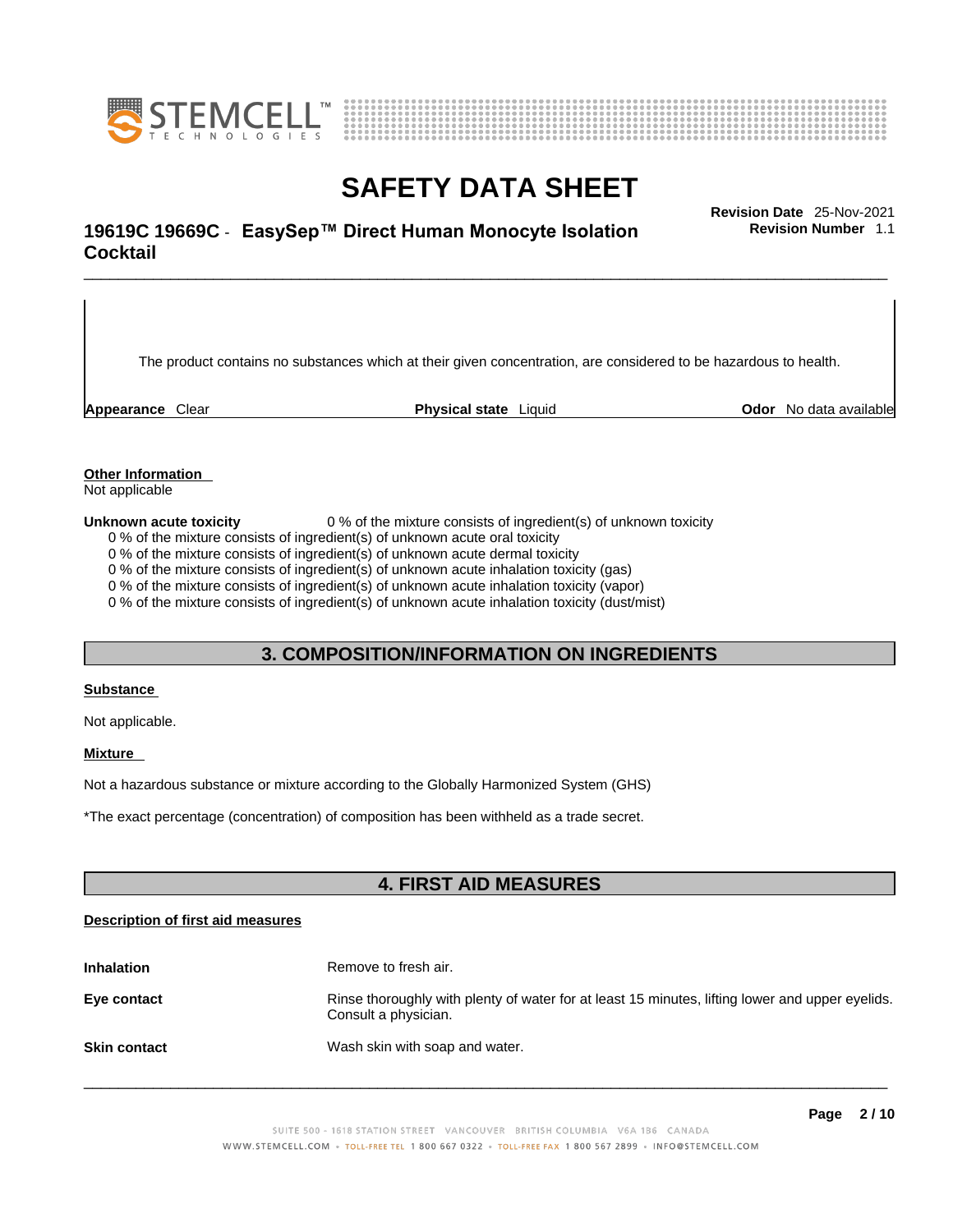



## \_\_\_\_\_\_\_\_\_\_\_\_\_\_\_\_\_\_\_\_\_\_\_\_\_\_\_\_\_\_\_\_\_\_\_\_\_\_\_\_\_\_\_\_\_\_\_\_\_\_\_\_\_\_\_\_\_\_\_\_\_\_\_\_\_\_\_\_\_\_\_\_\_\_\_\_\_\_\_\_\_\_\_\_\_\_\_\_\_\_\_\_\_ **Revision Date** 25-Nov-2021 **19619C 19669C** - **EasySep™ Direct Human Monocyte Isolation Cocktail**

**Revision Number** 1.1

| Ingestion                                                                                                 | Clean mouth with water and drink afterwards plenty of water.                                                                          |  |
|-----------------------------------------------------------------------------------------------------------|---------------------------------------------------------------------------------------------------------------------------------------|--|
| Most important symptoms and effects, both acute and delayed                                               |                                                                                                                                       |  |
| <b>Symptoms</b>                                                                                           | No information available.                                                                                                             |  |
|                                                                                                           | Indication of any immediate medical attention and special treatment needed                                                            |  |
| Note to physicians                                                                                        | Treat symptomatically.                                                                                                                |  |
|                                                                                                           | <b>5. FIRE-FIGHTING MEASURES</b>                                                                                                      |  |
| <b>Suitable Extinguishing Media</b>                                                                       | Use extinguishing measures that are appropriate to local circumstances and the<br>surrounding environment.                            |  |
| Unsuitable extinguishing media                                                                            | CAUTION: Use of water spray when fighting fire may be inefficient.                                                                    |  |
| Specific hazards arising from the<br>chemical                                                             | No information available.                                                                                                             |  |
| <b>Explosion data</b><br>Sensitivity to Mechanical Impact None.<br><b>Sensitivity to Static Discharge</b> | None.                                                                                                                                 |  |
| Special protective equipment for<br>fire-fighters                                                         | Firefighters should wear self-contained breathing apparatus and full firefighting turnout<br>gear. Use personal protection equipment. |  |
| <b>6. ACCIDENTAL RELEASE MEASURES</b>                                                                     |                                                                                                                                       |  |
| Personal precautions, protective equipment and emergency procedures                                       |                                                                                                                                       |  |
| <b>Personal precautions</b>                                                                               | Ensure adequate ventilation.                                                                                                          |  |
| <b>Environmental precautions</b>                                                                          |                                                                                                                                       |  |
| <b>Environmental precautions</b>                                                                          | See Section 12 for additional Ecological Information.                                                                                 |  |
| Methods and material for containment and cleaning up                                                      |                                                                                                                                       |  |
| <b>Methods for containment</b>                                                                            | Prevent further leakage or spillage if safe to do so.                                                                                 |  |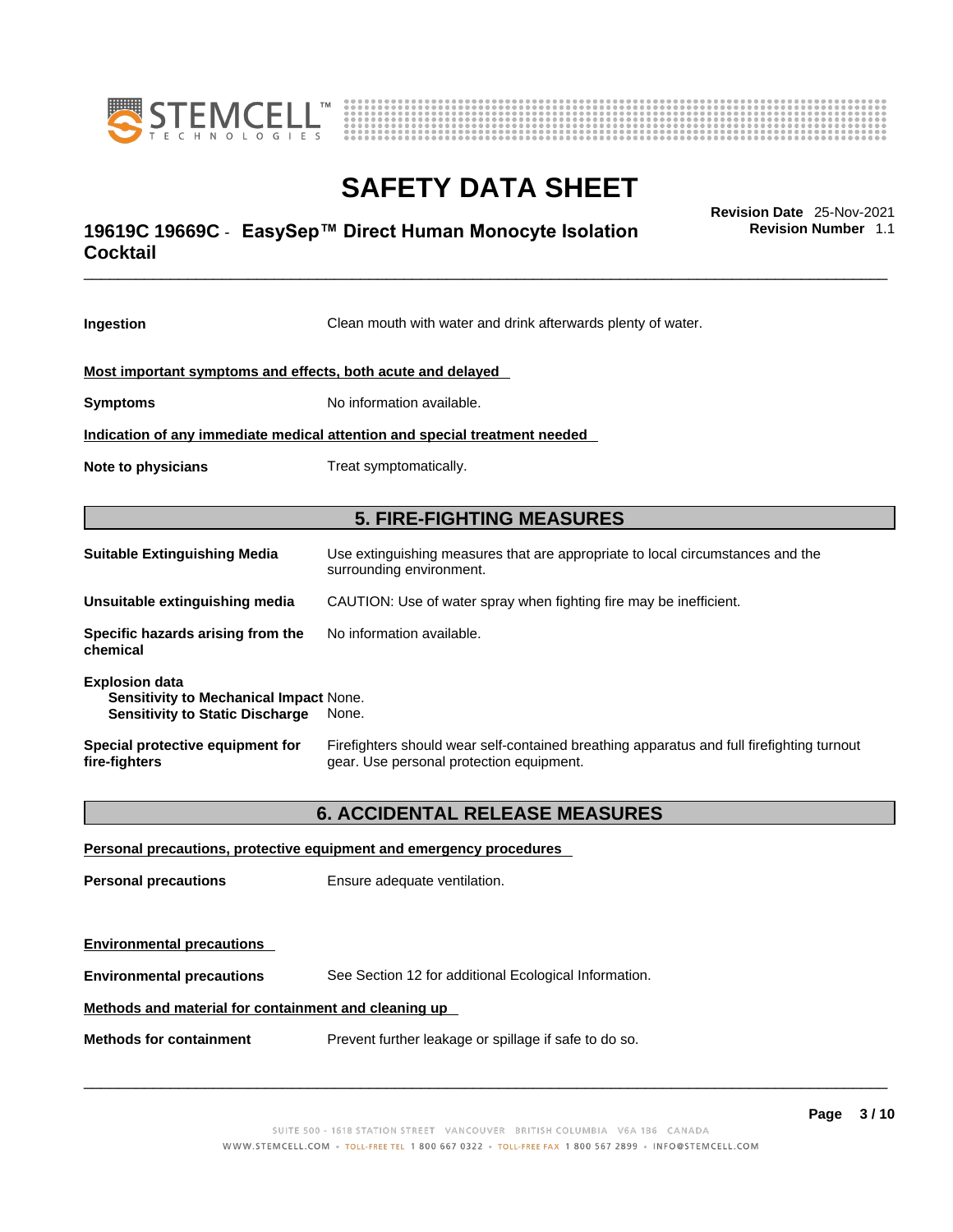



## \_\_\_\_\_\_\_\_\_\_\_\_\_\_\_\_\_\_\_\_\_\_\_\_\_\_\_\_\_\_\_\_\_\_\_\_\_\_\_\_\_\_\_\_\_\_\_\_\_\_\_\_\_\_\_\_\_\_\_\_\_\_\_\_\_\_\_\_\_\_\_\_\_\_\_\_\_\_\_\_\_\_\_\_\_\_\_\_\_\_\_\_\_ **Revision Date** 25-Nov-2021 **19619C 19669C** - **EasySep™ Direct Human Monocyte Isolation Cocktail**

**Revision Number** 1.1

| Methods for cleaning up         | Pick up and transfer to properly labeled containers.                                 |
|---------------------------------|--------------------------------------------------------------------------------------|
| Prevention of secondary hazards | Clean contaminated objects and areas thoroughly observing environmental regulations. |

### **7. HANDLING AND STORAGE**

| Advice on safe handling                                      | Handle in accordance with good industrial hygiene and safety practice.              |  |
|--------------------------------------------------------------|-------------------------------------------------------------------------------------|--|
| Conditions for safe storage, including any incompatibilities |                                                                                     |  |
| <b>Storage Conditions</b>                                    | Store in accordance with information listed on the Product Information Sheet (PIS). |  |

### **8. EXPOSURE CONTROLS/PERSONAL PROTECTION**

| <b>Control parameters</b> |
|---------------------------|
|---------------------------|

**Precautions for safe handling**

**Exposure Limits** This product, as supplied, does not contain any hazardous materials with occupational exposure limits established by the region specific regulatory bodies.

#### **Appropriate engineering controls**

| <b>Engineering controls</b> | Showers              |  |
|-----------------------------|----------------------|--|
|                             | Eyewash stations     |  |
|                             | Ventilation systems. |  |
|                             |                      |  |

**Individual protection measures, such as personal protective equipment Eye/face protection** No special protective equipment required. **Skin and body protection** No special protective equipment required. **Respiratory protection** No protective equipment is needed under normal use conditions. If exposure limits are exceeded or irritation is experienced, ventilation and evacuation may be required. **General hygiene considerations** Handle in accordance with good industrial hygiene and safety practice.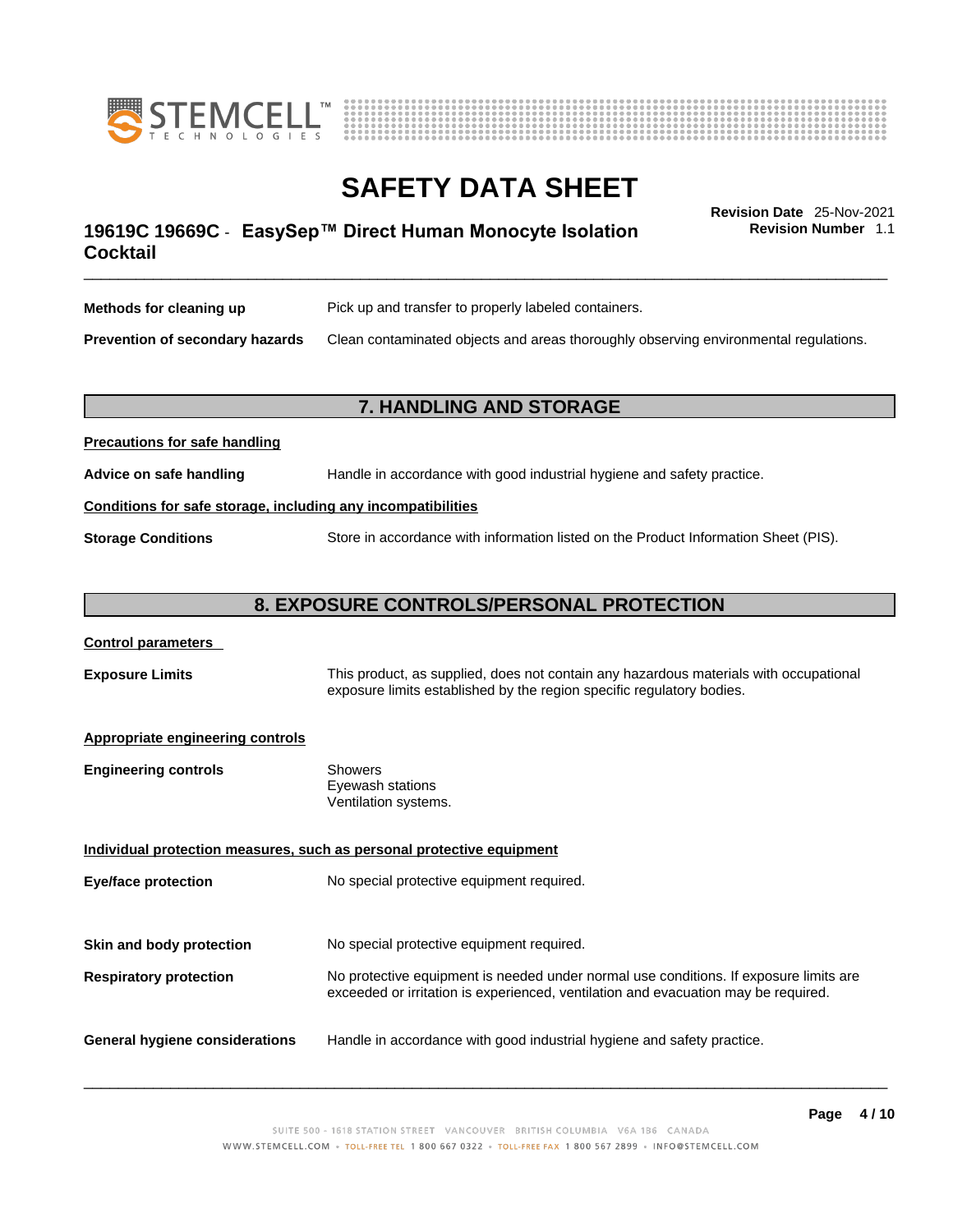



## \_\_\_\_\_\_\_\_\_\_\_\_\_\_\_\_\_\_\_\_\_\_\_\_\_\_\_\_\_\_\_\_\_\_\_\_\_\_\_\_\_\_\_\_\_\_\_\_\_\_\_\_\_\_\_\_\_\_\_\_\_\_\_\_\_\_\_\_\_\_\_\_\_\_\_\_\_\_\_\_\_\_\_\_\_\_\_\_\_\_\_\_\_ **Revision Date** 25-Nov-2021 **19619C 19669C** - **EasySep™ Direct Human Monocyte Isolation Cocktail**

**Revision Number** 1.1

| 9. PHYSICAL AND CHEMICAL PROPERTIES                                            |                                     |                  |  |
|--------------------------------------------------------------------------------|-------------------------------------|------------------|--|
|                                                                                |                                     |                  |  |
| Information on basic physical and chemical properties<br><b>Physical state</b> | Liquid                              |                  |  |
| Appearance                                                                     | Clear                               |                  |  |
| Color                                                                          | No information available            |                  |  |
| Odor                                                                           | No data available                   |                  |  |
| <b>Odor threshold</b>                                                          | No data available                   |                  |  |
| <b>Property</b>                                                                | Values                              | Remarks • Method |  |
| рH                                                                             | No data available                   | None known       |  |
| Melting point / freezing point                                                 | No data available                   | None known       |  |
| <b>Boiling point / boiling range</b>                                           | No data available                   | None known       |  |
| <b>Flash point</b>                                                             | No data available                   | None known       |  |
| <b>Evaporation rate</b>                                                        | No data available                   | None known       |  |
| <b>Flammability (solid, gas)</b>                                               | No data available                   | None known       |  |
| <b>Flammability Limit in Air</b>                                               |                                     | None known       |  |
| <b>Upper flammability limit:</b>                                               | No data available                   |                  |  |
| Lower flammability limit:                                                      | No data available                   |                  |  |
| Vapor pressure                                                                 | No data available                   | None known       |  |
| <b>Vapor density</b>                                                           | No data available                   | None known       |  |
| <b>Relative density</b>                                                        | No data available                   | None known       |  |
| <b>Water solubility</b>                                                        | No data available                   | None known       |  |
| Solubility in other solvents                                                   | No data available                   | None known       |  |
| <b>Partition coefficient</b>                                                   | No data available                   | None known       |  |
| <b>Autoignition temperature</b>                                                | No data available                   | None known       |  |
| <b>Decomposition temperature</b>                                               | No data available                   | None known       |  |
| <b>Kinematic viscosity</b>                                                     | No data available                   | None known       |  |
| <b>Dynamic viscosity</b>                                                       | No data available                   | None known       |  |
| <b>Explosive properties</b>                                                    | No data available                   |                  |  |
| <b>Oxidizing properties</b>                                                    | No information available            |                  |  |
| <b>Other Information</b>                                                       |                                     |                  |  |
| <b>Softening point</b>                                                         | No information available            |                  |  |
| <b>Molecular weight</b>                                                        | No information available            |                  |  |
| <b>Molecular formula</b>                                                       | No information available            |                  |  |
| <b>VOC Content (%)</b>                                                         | No information available            |                  |  |
| <b>Liquid Density</b>                                                          | No information available            |                  |  |
| <b>Bulk density</b>                                                            | No information available            |                  |  |
|                                                                                | <b>10. STABILITY AND REACTIVITY</b> |                  |  |
|                                                                                |                                     |                  |  |

**Reactivity No information available.** 

**Chemical stability** Stable under recommended transport or storage conditions.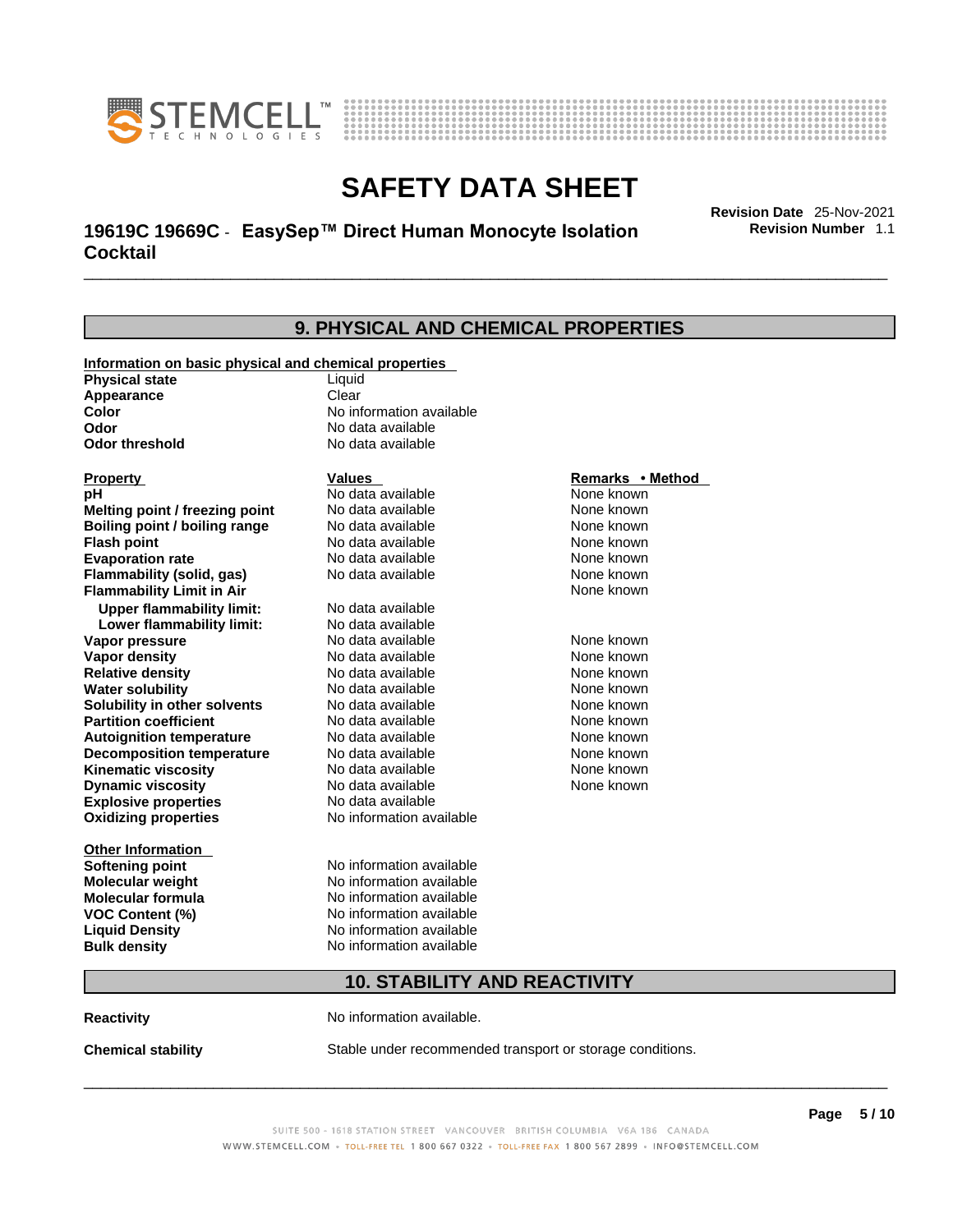



## \_\_\_\_\_\_\_\_\_\_\_\_\_\_\_\_\_\_\_\_\_\_\_\_\_\_\_\_\_\_\_\_\_\_\_\_\_\_\_\_\_\_\_\_\_\_\_\_\_\_\_\_\_\_\_\_\_\_\_\_\_\_\_\_\_\_\_\_\_\_\_\_\_\_\_\_\_\_\_\_\_\_\_\_\_\_\_\_\_\_\_\_\_ **Revision Date** 25-Nov-2021 **19619C 19669C** - **EasySep™ Direct Human Monocyte Isolation Cocktail**

**Revision Number** 1.1

| <b>Possibility of hazardous reactions</b> None under normal processing.    |                                           |  |
|----------------------------------------------------------------------------|-------------------------------------------|--|
| <b>Conditions to avoid</b>                                                 | None known based on information supplied. |  |
| Incompatible materials                                                     | None known based on information supplied. |  |
| Hazardous decomposition products None known based on information supplied. |                                           |  |

### **11. TOXICOLOGICAL INFORMATION**

#### **Information on likely routes of exposure**

#### **Product Information**

| Ingestion           | Specific test data for the substance or mixture is not available. |
|---------------------|-------------------------------------------------------------------|
| <b>Skin contact</b> | Specific test data for the substance or mixture is not available. |
| Eye contact         | Specific test data for the substance or mixture is not available. |
| <b>Inhalation</b>   | Specific test data for the substance or mixture is not available. |

**Symptoms** No information available.

**Numerical measures of toxicity**

**Acute toxicity**

**Unknown acute toxicity** 0 % of the mixture consists of ingredient(s) of unknown toxicity

0 % of the mixture consists of ingredient(s) of unknown acute oral toxicity

0 % of the mixture consists of ingredient(s) of unknown acute dermal toxicity

0 % of the mixture consists of ingredient(s) of unknown acute inhalation toxicity (gas)

0 % of the mixture consists of ingredient(s) of unknown acute inhalation toxicity (vapor)

0 % of the mixture consists of ingredient(s) of unknown acute inhalation toxicity (dust/mist) Product Information

#### **Delayed and immediate effects as well as chronic effects from short and long-term exposure**

| <b>Skin corrosion/irritation</b> | No information available. |
|----------------------------------|---------------------------|
| Product.<br><b>Information</b>   |                           |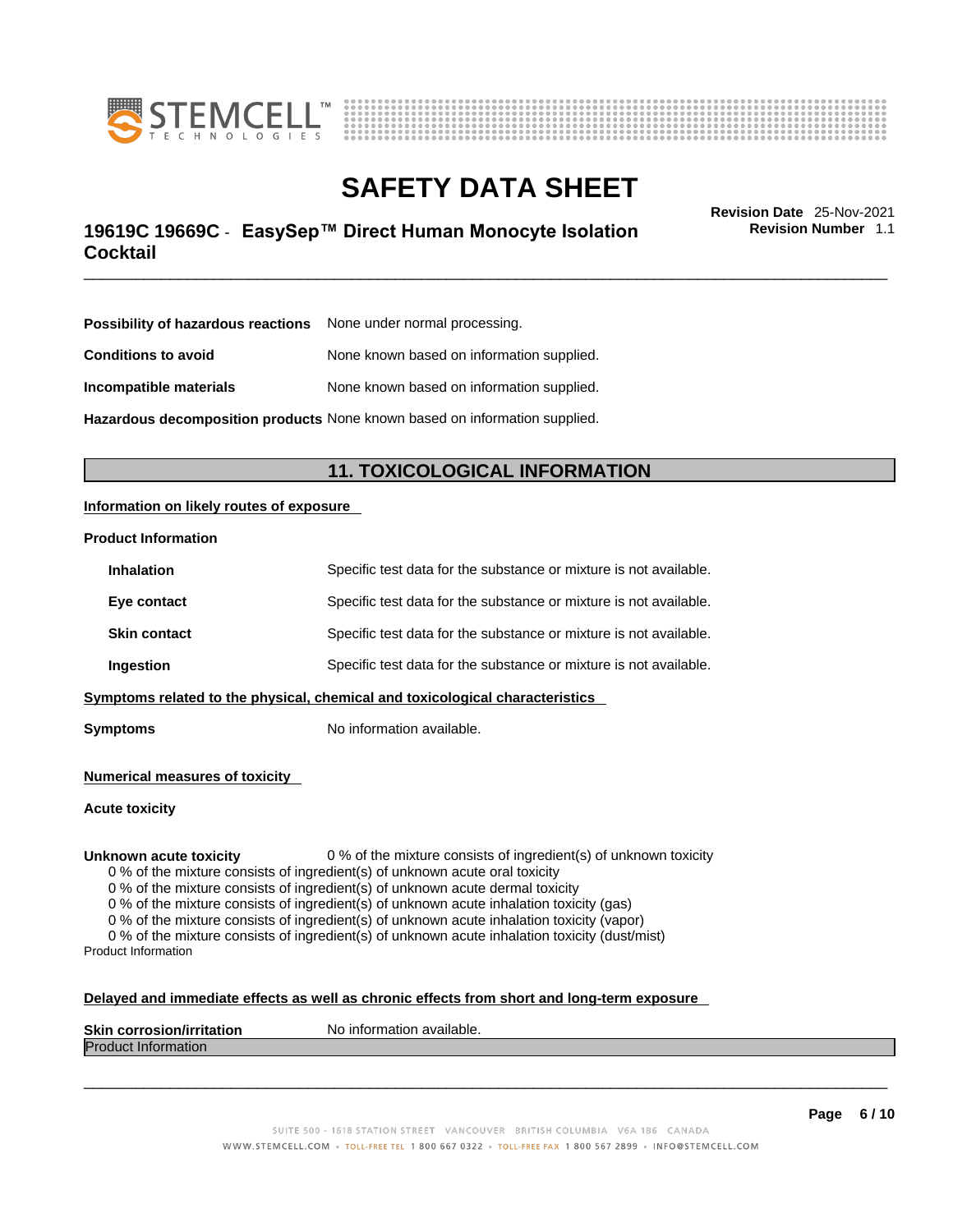

**Ecotoxicity** 



# **SAFETY DATA SHEET**

## \_\_\_\_\_\_\_\_\_\_\_\_\_\_\_\_\_\_\_\_\_\_\_\_\_\_\_\_\_\_\_\_\_\_\_\_\_\_\_\_\_\_\_\_\_\_\_\_\_\_\_\_\_\_\_\_\_\_\_\_\_\_\_\_\_\_\_\_\_\_\_\_\_\_\_\_\_\_\_\_\_\_\_\_\_\_\_\_\_\_\_\_\_ **Revision Date** 25-Nov-2021 **19619C 19669C** - **EasySep™ Direct Human Monocyte Isolation Cocktail**

**Revision Number** 1.1

| Serious eye damage/eye irritation | No information available.                               |
|-----------------------------------|---------------------------------------------------------|
| <b>Product Information</b>        |                                                         |
| Respiratory or skin sensitization | No information available.                               |
| <b>Product Information</b>        |                                                         |
| Germ cell mutagenicity            | No information available.                               |
| <b>Product Information</b>        |                                                         |
| Carcinogenicity                   | No information available.                               |
| <b>Reproductive toxicity</b>      | No information available.                               |
|                                   | <b>Product Information</b>                              |
| <b>STOT - single exposure</b>     | No information available.                               |
|                                   | <b>Product Information</b>                              |
| <b>STOT - repeated exposure</b>   | No information available.<br><b>Product Information</b> |
| <b>Aspiration hazard</b>          | No information available.                               |

### **12. ECOLOGICAL INFORMATION**

| ECOLOXICITY<br><b>Product Information</b> |                                    |
|-------------------------------------------|------------------------------------|
| <b>Persistence and degradability</b>      | No information available.          |
| <b>Bioaccumulation</b>                    | There is no data for this product. |
| Other adverse effects                     | No information available.          |

### **13. DISPOSAL CONSIDERATIONS**

| Waste treatment methods                |                                                                                                                    |
|----------------------------------------|--------------------------------------------------------------------------------------------------------------------|
| Waste from residues/unused<br>products | Dispose of in accordance with local regulations. Dispose of waste in accordance with<br>environmental legislation. |
| Contaminated packaging                 | Do not reuse empty containers.                                                                                     |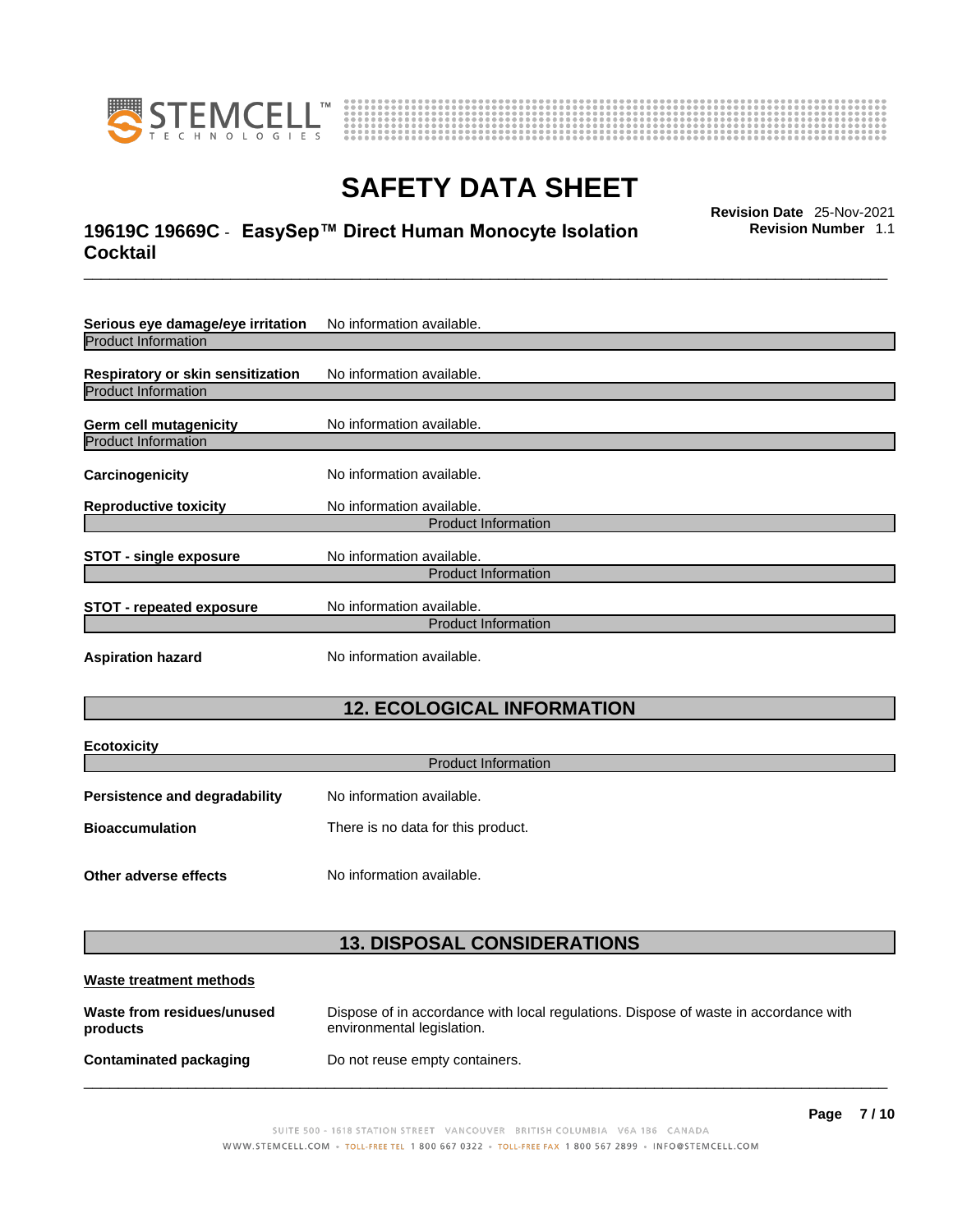



\_\_\_\_\_\_\_\_\_\_\_\_\_\_\_\_\_\_\_\_\_\_\_\_\_\_\_\_\_\_\_\_\_\_\_\_\_\_\_\_\_\_\_\_\_\_\_\_\_\_\_\_\_\_\_\_\_\_\_\_\_\_\_\_\_\_\_\_\_\_\_\_\_\_\_\_\_\_\_\_\_\_\_\_\_\_\_\_\_\_\_\_\_ **Revision Date** 25-Nov-2021 **19619C 19669C** - **EasySep™ Direct Human Monocyte Isolation Cocktail** 

**Revision Number** 1.1

### **14. TRANSPORT INFORMATION**

| DOT         | Not regulated |
|-------------|---------------|
| <b>TDG</b>  | Not regulated |
| <b>MEX</b>  | Not regulated |
| ICAO (air)  | Not regulated |
| IATA        | Not regulated |
| <b>IMDG</b> | Not regulated |
| RID         | Not regulated |
| ADR         | Not regulated |
| ADN         | Not regulated |

### **15. REGULATORY INFORMATION**

| <b>International Inventories</b> |                 |
|----------------------------------|-----------------|
| TSCA                             | Complies        |
| <b>DSL/NDSL</b>                  | Complies        |
| <b>EINECS/ELINCS</b>             | Complies        |
| ENCS                             | Does not comply |
| <b>IECSC</b>                     | Complies        |
| KECL                             | Complies        |
| PICCS                            | Complies        |
| AICS                             | Complies        |
|                                  |                 |

 **Legend:** 

 **TSCA** - United States Toxic Substances Control Act Section 8(b) Inventory

 **DSL/NDSL** - Canadian Domestic Substances List/Non-Domestic Substances List

 **EINECS/ELINCS** - European Inventory of Existing Chemical Substances/European List of Notified Chemical Substances

- **ENCS**  Japan Existing and New Chemical Substances
- **IECSC**  China Inventory of Existing Chemical Substances
- **KECL**  Korean Existing and Evaluated Chemical Substances
- **PICCS**  Philippines Inventory of Chemicals and Chemical Substances
- **AICS**  Australian Inventory of Chemical Substances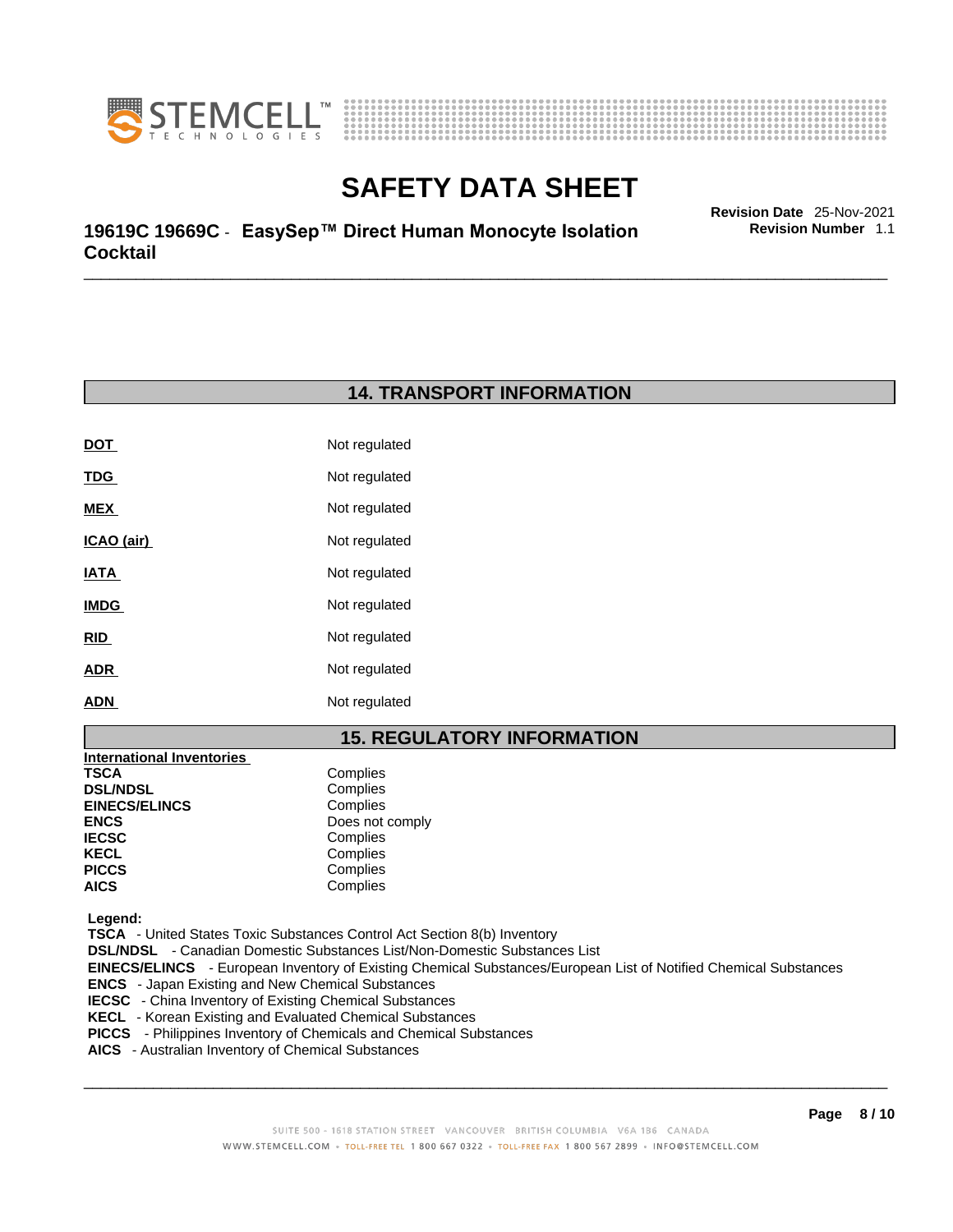



## \_\_\_\_\_\_\_\_\_\_\_\_\_\_\_\_\_\_\_\_\_\_\_\_\_\_\_\_\_\_\_\_\_\_\_\_\_\_\_\_\_\_\_\_\_\_\_\_\_\_\_\_\_\_\_\_\_\_\_\_\_\_\_\_\_\_\_\_\_\_\_\_\_\_\_\_\_\_\_\_\_\_\_\_\_\_\_\_\_\_\_\_\_ **Revision Date** 25-Nov-2021 **19619C 19669C** - **EasySep™ Direct Human Monocyte Isolation Cocktail**

**Revision Number** 1.1

#### **US Federal Regulations**

#### **SARA 313**

Section 313 of Title III of the Superfund Amendments and Reauthorization Act of 1986 (SARA). This product does not contain any chemicals which are subject to the reporting requirements of the Act and Title 40 of the Code of Federal Regulations, Part 372.

| SARA 311/312 Hazard Categories    |    |  |
|-----------------------------------|----|--|
| Acute health hazard               | N٥ |  |
| <b>Chronic Health Hazard</b>      | No |  |
| Fire hazard                       | No |  |
| Sudden release of pressure hazard | No |  |
| <b>Reactive Hazard</b>            | No |  |
|                                   |    |  |

#### **CWA** (Clean Water Act)

This product does not contain any substances regulated as pollutants pursuant to the Clean Water Act (40 CFR 122.21 and 40 CFR 122.42).

#### **CERCLA**

This material, as supplied, does not contain any substances regulated as hazardous substances under the Comprehensive Environmental Response Compensation and Liability Act (CERCLA) (40 CFR 302) or the Superfund Amendments and Reauthorization Act (SARA) (40 CFR 355). There may be specific reporting requirements at the local, regional, or state level pertaining to releases of this material.

#### **US State Regulations**

#### **California Proposition 65**

This product does not contain any Proposition 65 chemicals.

#### **U.S. State Right-to-Know Regulations**

#### **US State Regulations**

| Chemical name            | New Jersey | <b>Massachusetts</b> | Pennsylvania |
|--------------------------|------------|----------------------|--------------|
| Water                    |            |                      |              |
| 7732-18-5                |            |                      |              |
| Sodium Phosphate Dibasic |            |                      |              |
| 7558-79-4                |            |                      |              |

#### **U.S. EPA Label Information**

#### **EPA Pesticide Registration Number** Not applicable